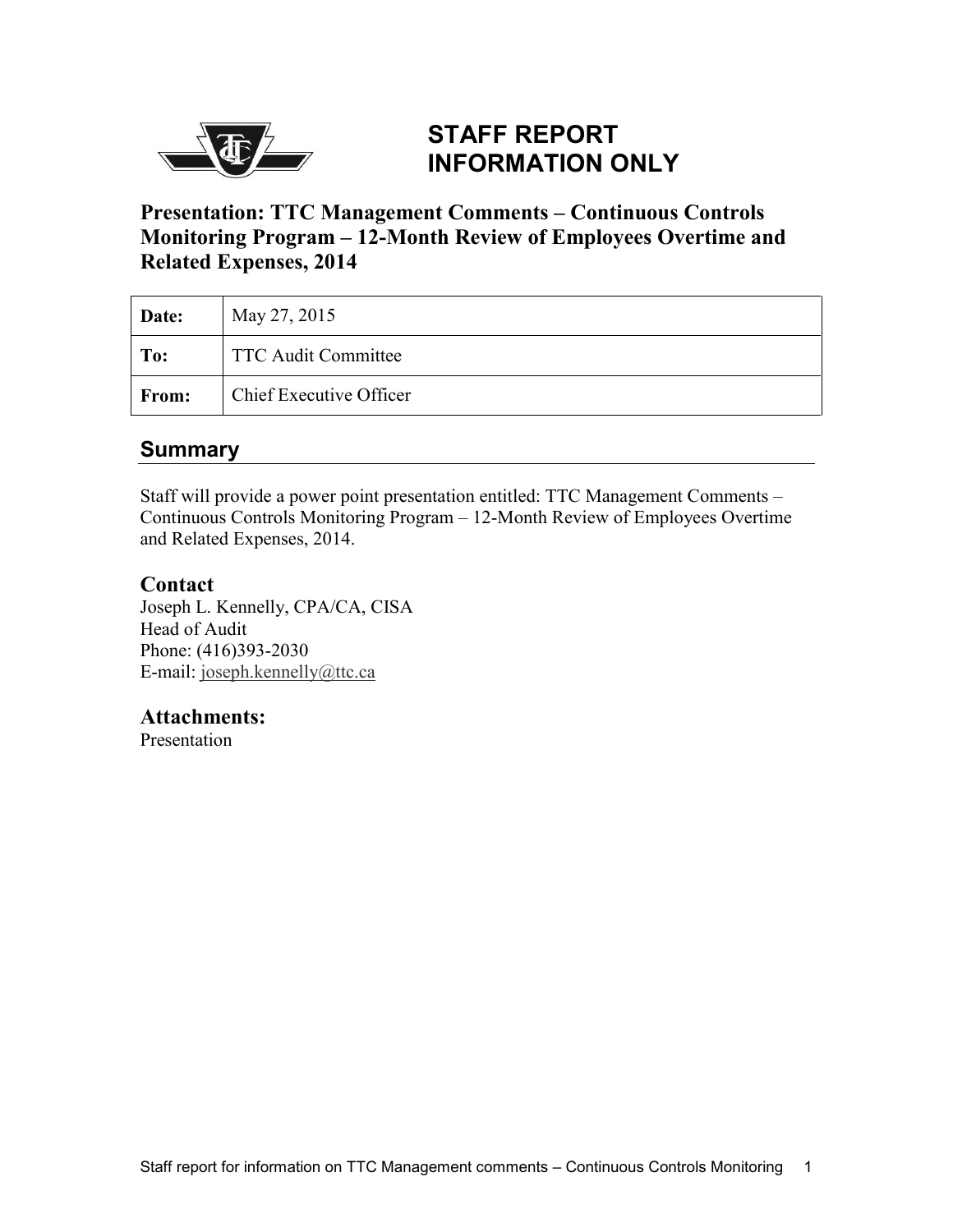# *TTC Management Comments*

*CONTINUOUS CONTROLS MONITORING PROGRAM – 12-MONTH REVIEW OF TTC EMPLOYEES OVERTIME AND RELATED EXPENSES, 2014*

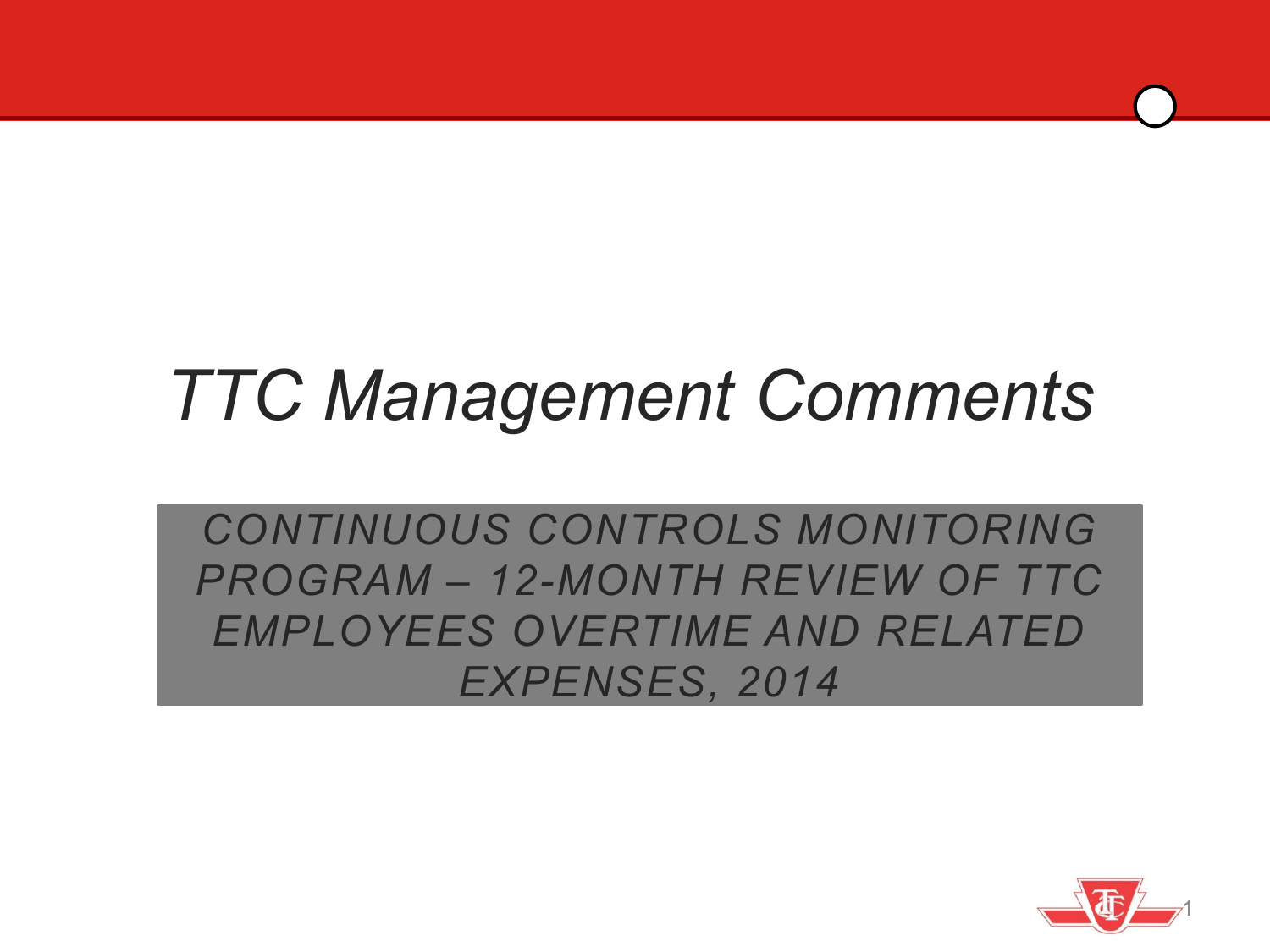- Introduction
- Increased Activity on Capital Projects
- Collective Bargaining Agreement Wage Rate Increases
- Extreme Weather
- Improved Subway Service for Line 1
- Workforce Gapping and Absence
- Concluding Comments

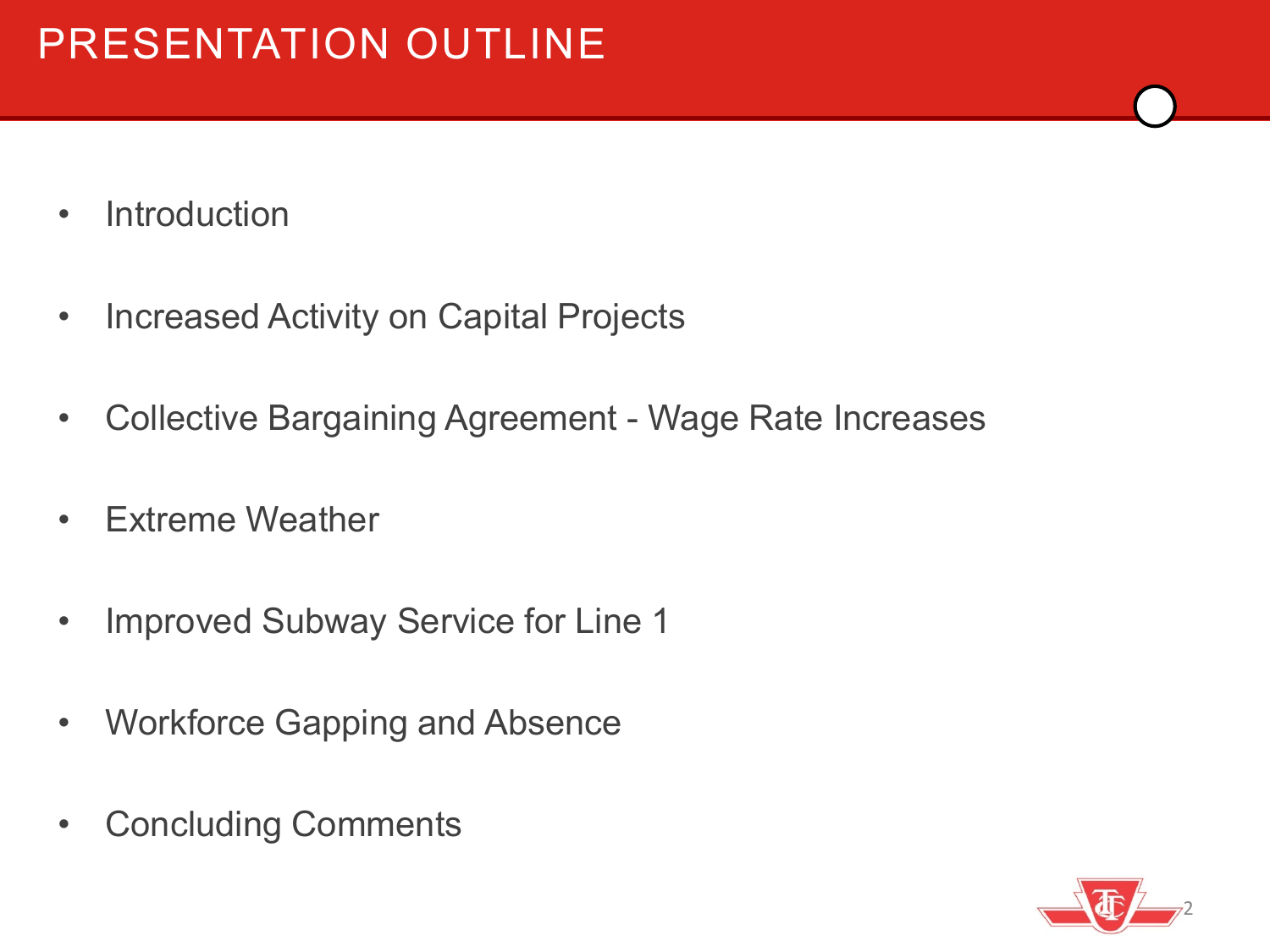### INTRODUCTION

- The Auditor General's report on TTC's overtime and related expenses for the year 2014 indicated that overtime expenditures increased over 2013 by \$5.3 million; [Total overtime 2013 =  $$77.5M$ , and Total overtime  $2014 = $82.8M$ ].
- The report highlights the fact that there were several external events which contributed to the increase over 2013.
- It is important to explain to the TTC Audit Committee the factors which drove the overtime increase for 2014.

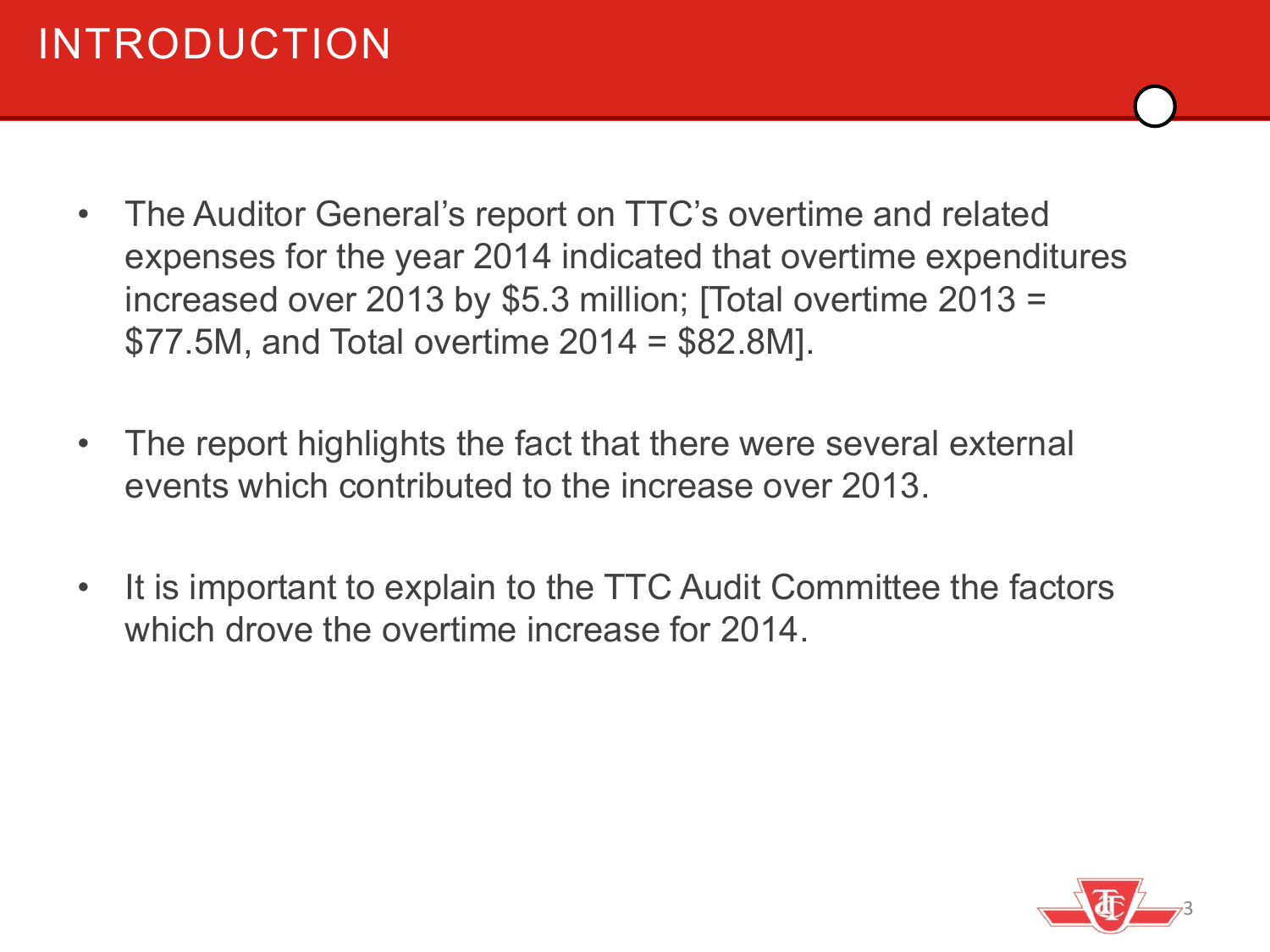### INCREASED ACTIVITY ON CAPITAL PROJECTS

- Numerous weekend subway closures were required to enable resignalling and Union Station new platform projects on Line 1; [# of subway closures increased from 21 in 2013 to 27 in 2014; # of closure days increased from 35 in 2013 to 51 days in 2014].
- During the closures other capital and maintenance activities were also performed to take advantage of the subway closures to complete the work in a more efficient and effective manner.
- Most of the additional work was performed using overtime.
- In 2014, approximately \$2.9 million in overtime work was incurred on the subway closure for Line 1 resignalling and Union Station projects.
- The TTC has contracted with an external supplier to provide customer service for future closures, resulting in savings.

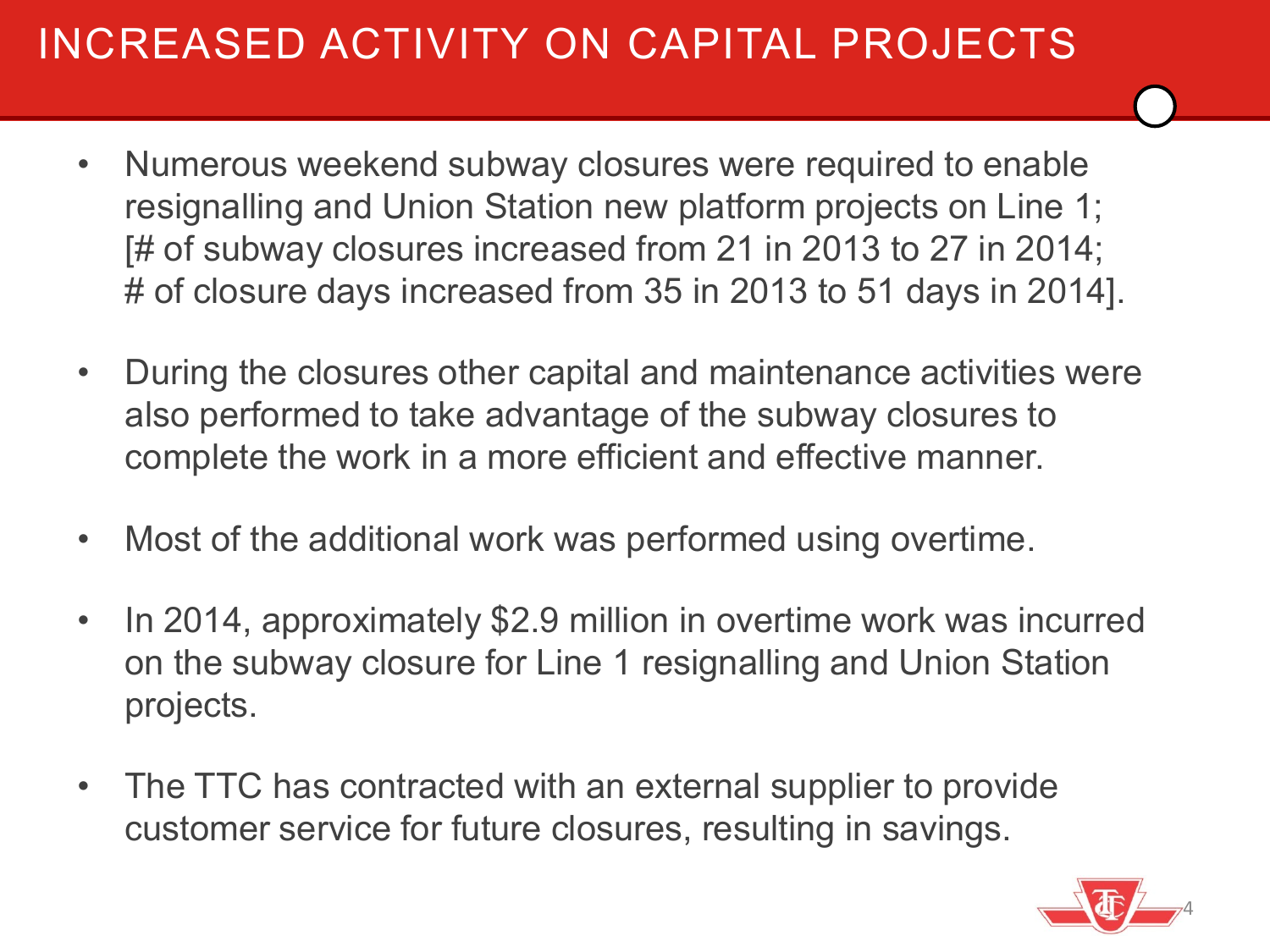#### COLLECTIVE BARGAINING AGREEMENT – WAGE RATE INCREASES

- Wage and salary rates are higher in 2014 as a result of the 4-year TTC union agreements negotiated in 2014.
- The weighted average increase, relative to 2013 rates, was approximately 1.6% higher, accounting for approximately \$1.2 million in higher overtime costs.
- This increase should be seen in the context of the overall CBA settlement which delivered four, four year deals, within the mandate authorized by the Board. These deals included ground-breaking differentiated wage settlements to ensure an affordable outcome.

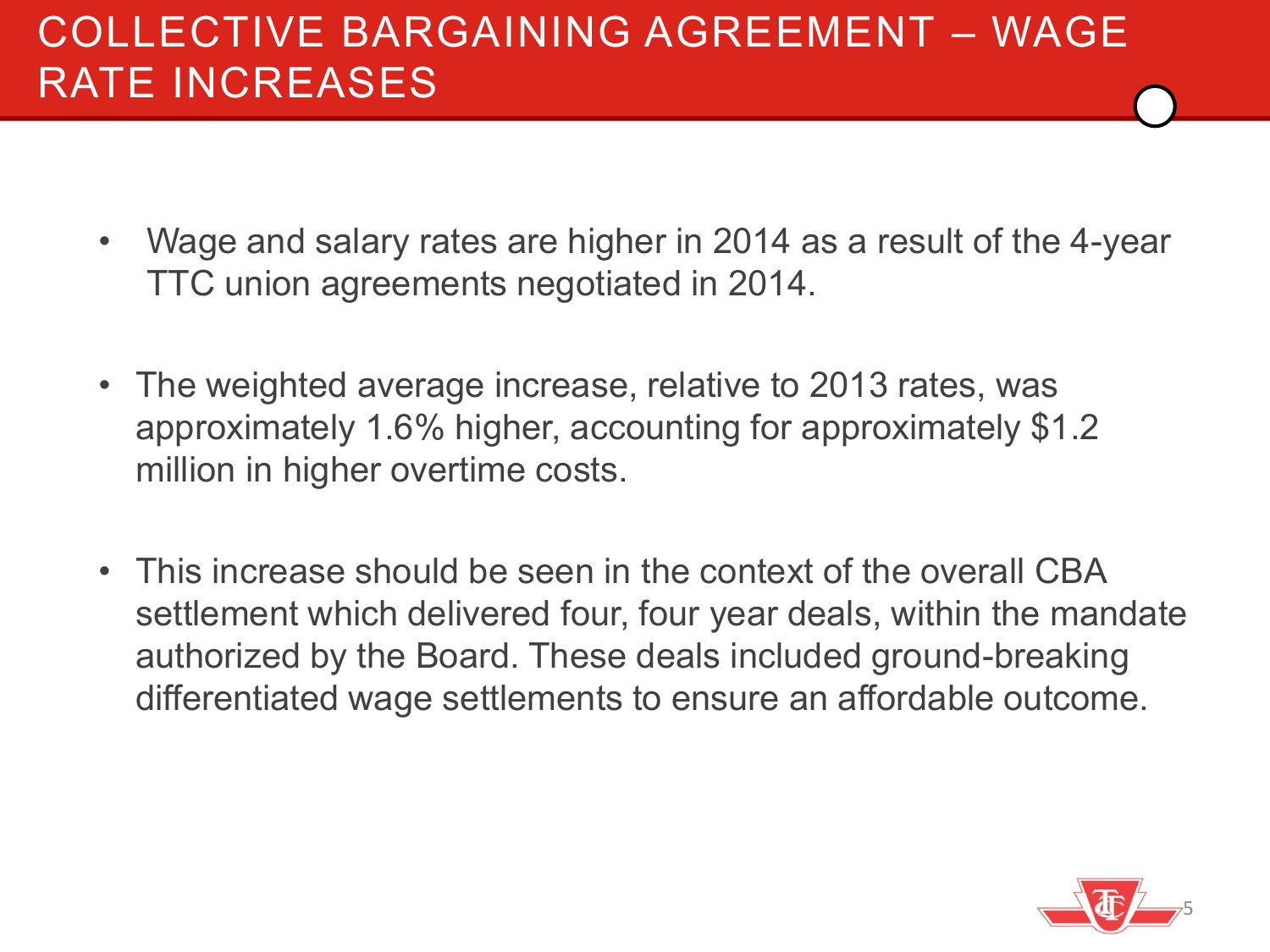- Extra time was worked to address legacy streetcar braking systems problems due to the colder winter weather.
- Additional emergency track maintenance work was performed which was also attributed to the harsher winter weather.

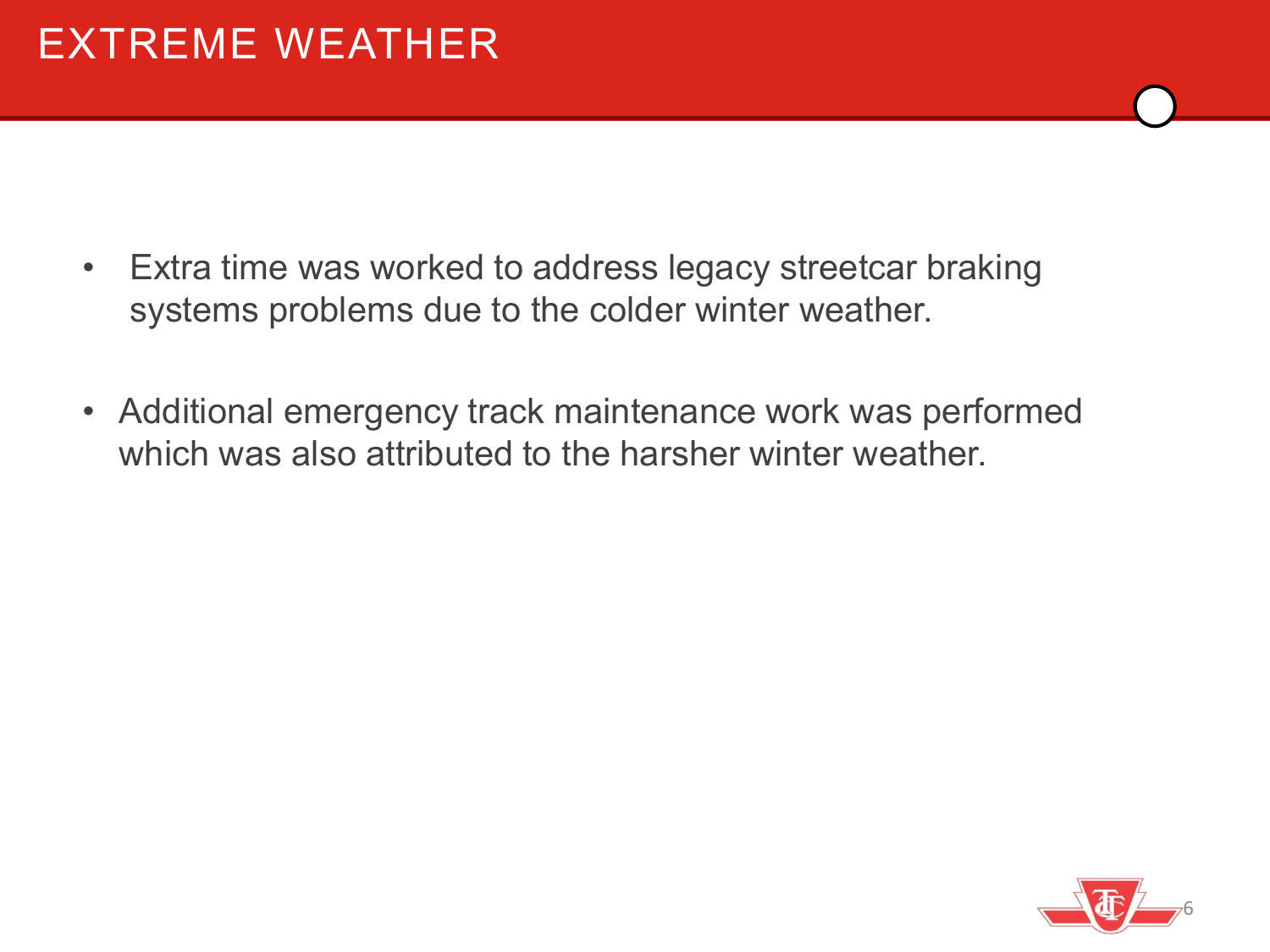### IMPROVED SUBWAY SERVICE FOR LINE 1

- To enhance operational performance, 24/7 operation was introduced at Davisville Carhouse.
- The Davisville Carhouse was used for the staging of the Toronto Rocket subway car modifications which were performed on weekends.
- Both of the above initiatives necessitated the use of overtime work on a one-off basis (i.e. non-annualized).

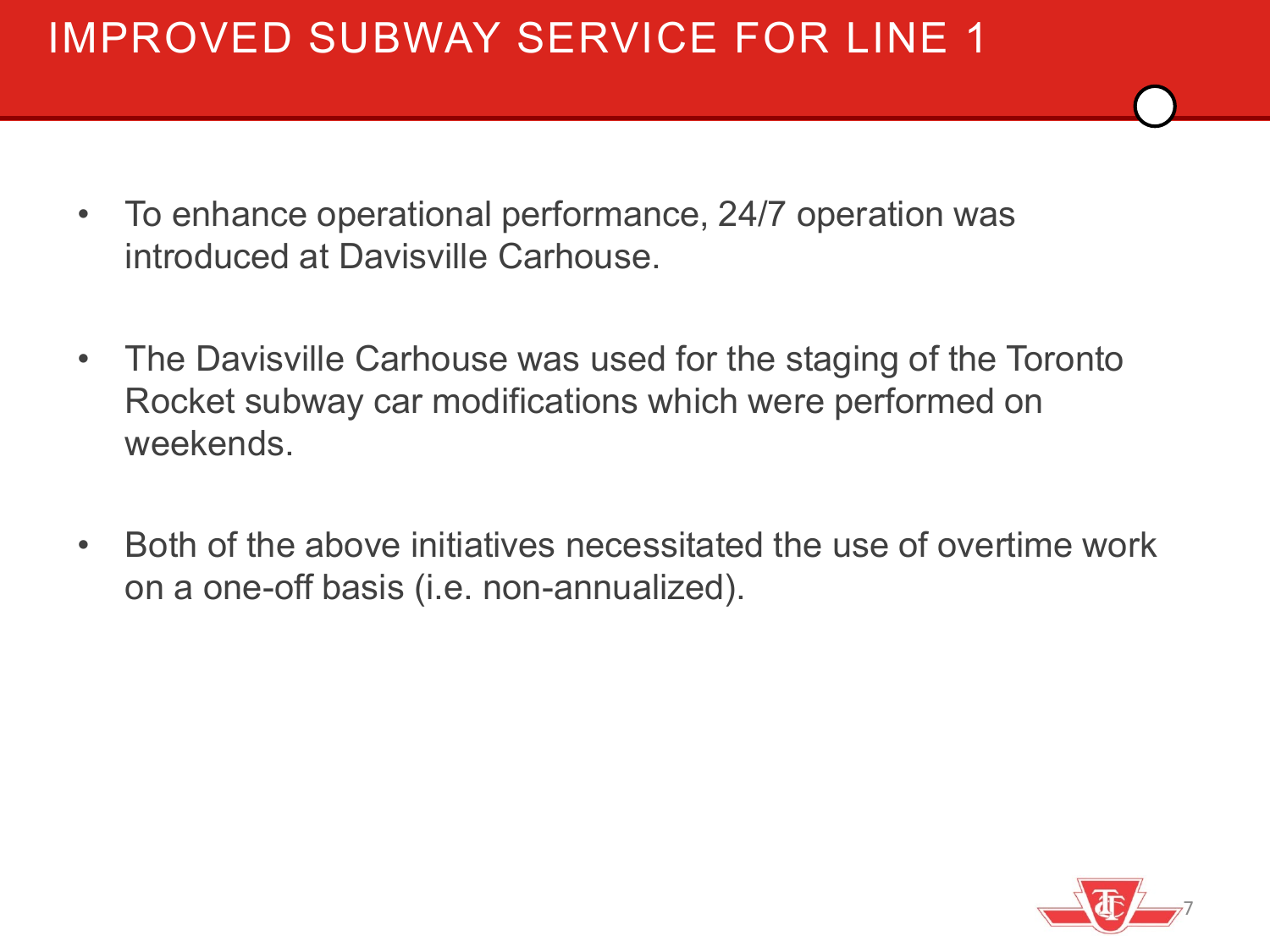### WORKFORCE GAPPING AND ABSENCE

- Workforce gapping for the operating budgets was \$15 million higher than targeted in 2014 due to the fact that work that would have been performed in vacant positions had to be undertaken on an overtime basis.
- The 2014 absence rates were higher than the 2013 levels, and higher than the 2014 target (i.e., budget) which also contributed to the increased overtime to cover scheduled service.
- The use of overtime enabled the normal day-to-day operations to continue.